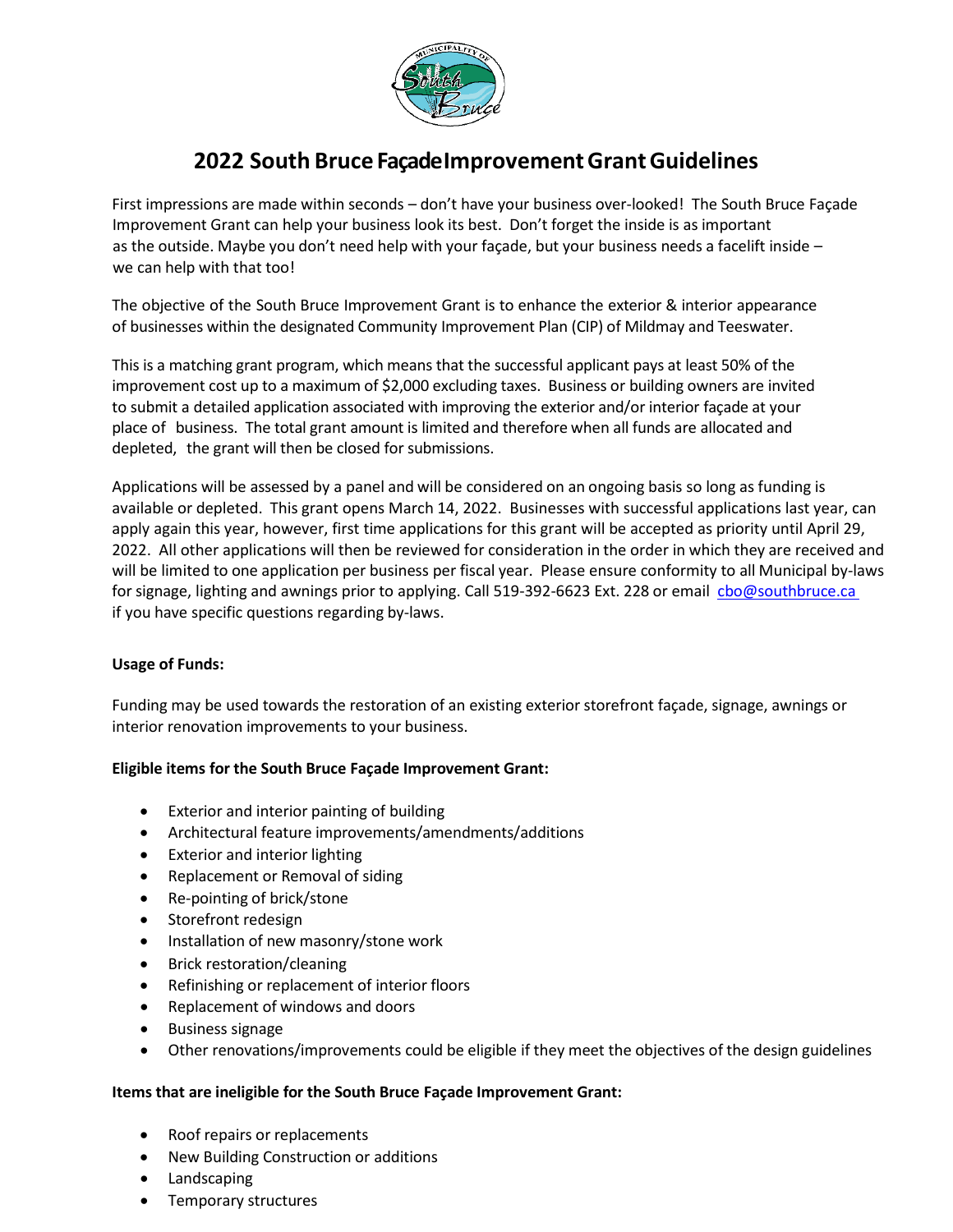#### **Eligibility Criteria**

- 1. Applicants must be a merchant or commercial property owner within a CIP designated area and have an active business or looking to complete improvements to rent/lease or resale of the building.
- 2. Applicants may be eligible for one Downtown Community Improvement Grant per storefront.
- 3. Projects must not commence prior to the awarding of the requested grant.
- 4. Projects must be completed by October 31<sup>st</sup> of the year that the application was submitted. If money is not spent, it will be deemed an incomplete project and you will need to reapply when the application process reopens.
- 5. Applicants must provide a minimum 50% cash contribution towards the total cost of the project for which they are applying for a grant, excluding taxes and not to use other funding opportunities to allocated towards the 50% cash contribution.
- 6. Projects must demonstrate a contribution to the overall quality of the streetscape of the community and priority will be given to projects with consideration of our community tool-kits.
- 7. Only grant applications that comply with municipal by-laws will be considered.
- 8. Before starting the project, you must check with the South Bruce Building Official to determine if a building permit is required.
- 9. Façade improvements must be visible from the main street and the buildings must be zoned institutional, commercial or industrial to qualify.
- 10. Include any paint samples, design images or drawings, graphics and a "before" picture of the proposed façade improvement in your application. Copies of contractor or vendor quotes must also be attached.
- 11. Applications that incorporate work done by South Bruce Contractors will be given priority.
- 12. All renovations must be completed by contractorsto ensure building code regulations are followed. (eg. Electrical, plumbing, structural changes etc.)
- 13. Your application must be detailed and include pictures of before and proposed design after renovations, paint or material samples, design images and all quotes must be attached for consideration.
- 14. If successful, once the project is complete, you must submit photos of the finished project with a copy of all of the paid invoices for payment.

Please contact Rhonda Niesen, Economic Development Assistant for more information and for a copy of the community tool kits at [519-392-6623](mailto:rniesen@southbruce.ca) Ext. 232, or email *rniesen@southbruce.ca*.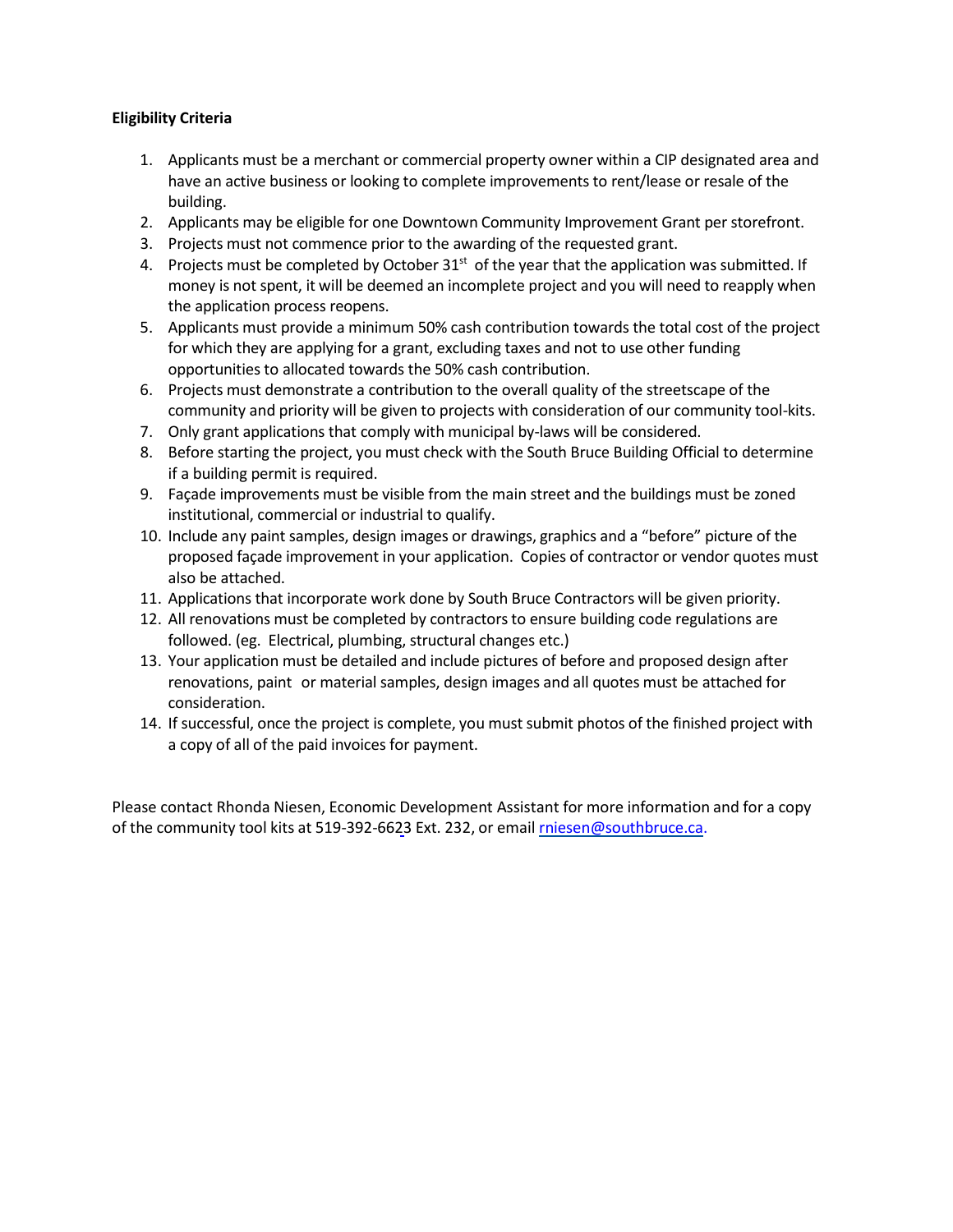

## **Facade Improvement Grant Program**

| <b>Application Date:</b>                                                                                                                                                                                 |                                                                                                                      |
|----------------------------------------------------------------------------------------------------------------------------------------------------------------------------------------------------------|----------------------------------------------------------------------------------------------------------------------|
| Section A: Applicant Information                                                                                                                                                                         | Estimated Project Start Date: ______________                                                                         |
| Name:<br><u> 1989 - Johann Stoff, deutscher Stoffen und der Stoffen und der Stoffen und der Stoffen und der Stoffen und de</u>                                                                           | Estimated Project End Date: _____________                                                                            |
| <b>Address of Property:</b>                                                                                                                                                                              | <u> 1980 - Johann Stein, marwolaethau a bhann an t-Amhain an t-Amhain an t-Amhain an t-Amhain an t-Amhain an t-A</u> |
| <b>Mailing Address:</b><br><u> 1989 - Andrea Andrew Maria (h. 1989).</u>                                                                                                                                 |                                                                                                                      |
| City/Town:                                                                                                                                                                                               |                                                                                                                      |
| Postal Code: __________________________                                                                                                                                                                  |                                                                                                                      |
|                                                                                                                                                                                                          |                                                                                                                      |
| Email:                                                                                                                                                                                                   |                                                                                                                      |
| Applicant is owner of the property (Commercial, Industrial, Institutional)<br>Applicant is not owner of the property, please fill out section B<br><b>Section B: Property Owner Information</b><br>Name: |                                                                                                                      |
| <b>Mailing Address:</b>                                                                                                                                                                                  |                                                                                                                      |
| City/Town:                                                                                                                                                                                               |                                                                                                                      |
| Postal Code:<br><u> 1989 - Johann Barbara, martxa alemaniar a</u>                                                                                                                                        |                                                                                                                      |
| Phone Number:<br>the control of the control of the control of the control of the control of                                                                                                              |                                                                                                                      |
|                                                                                                                                                                                                          |                                                                                                                      |

Section C: Project Details:

Must provide a **detailed** project description: include colours & materials used. How does your project reflect the community tool kits? Provide before & proposed after photo.